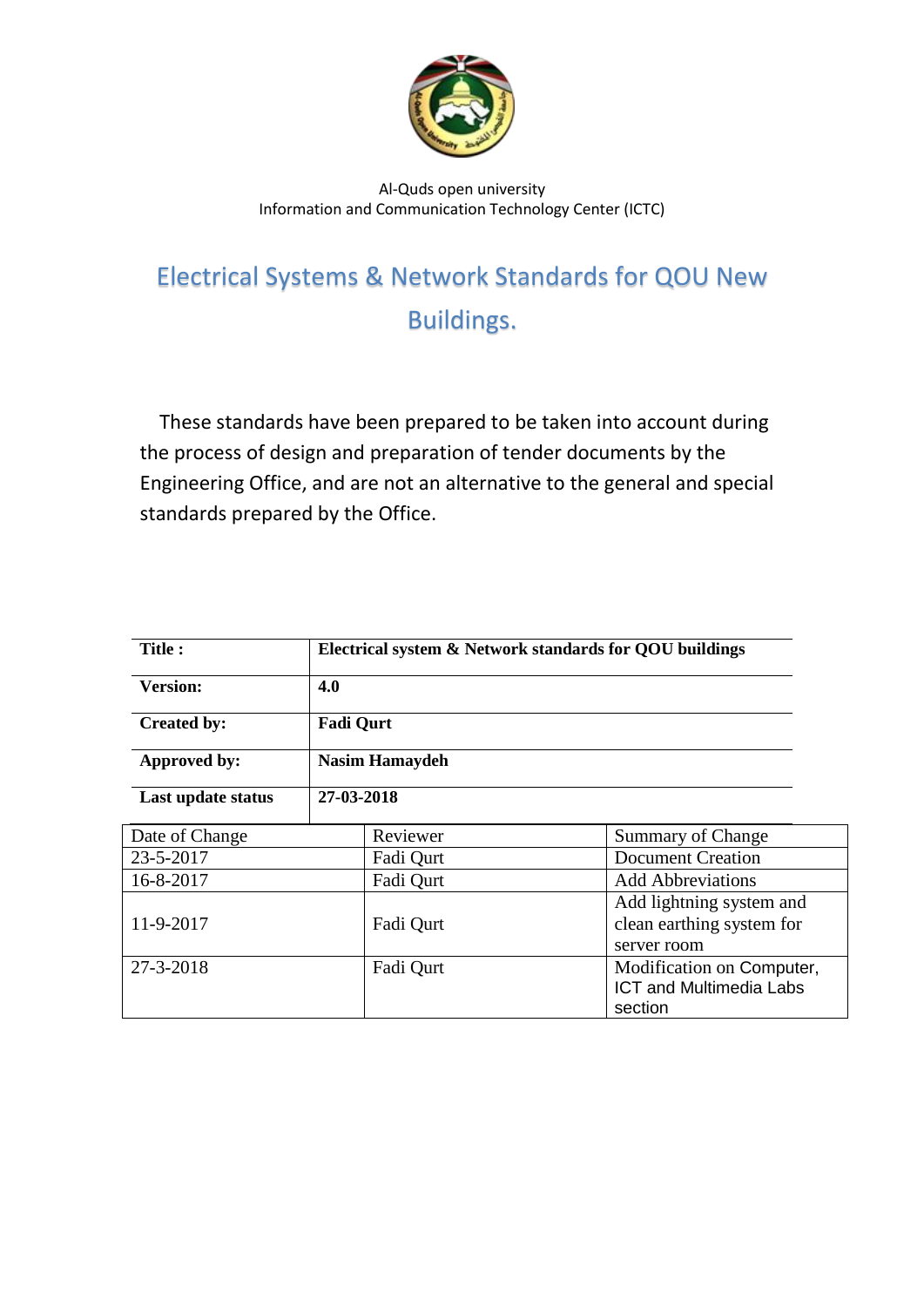## **Abbreviations**

| <b>Abbreviation</b> | <b>Abbreviation stand for</b> | <b>Description</b>                                                                                                        |
|---------------------|-------------------------------|---------------------------------------------------------------------------------------------------------------------------|
| <b>CCTV</b>         | Closed circuit television     | Camera system                                                                                                             |
| <b>EMS</b>          | Environment monitoring system | System that monitor<br>environment variables<br>and gives<br>programmable alarms                                          |
| <b>FM200</b>        | Fire master gas               | A gas used to<br>extinguish Data Centers<br>and electrical panels                                                         |
| LV                  | Low voltage system            | Telephony and network<br>systems                                                                                          |
| UL                  | Universal license             | <b>Certification for Quality</b>                                                                                          |
| <b>MDB</b>          | Main destitution board        | Main electrical panel                                                                                                     |
| <b>SMDB</b>         | Sub MDB                       | Sub electrical panel                                                                                                      |
| <b>ATS</b>          | Automatic transfer switch     | electrical control panel<br>for generator                                                                                 |
| <b>UPS</b>          | Uninterruptable power supply  | Power supply device<br>use batteries to<br>maintain static voltage<br>on electrical loads in<br>case of electrical failer |
| 3P                  | Three phase                   | three phase electrical<br>system                                                                                          |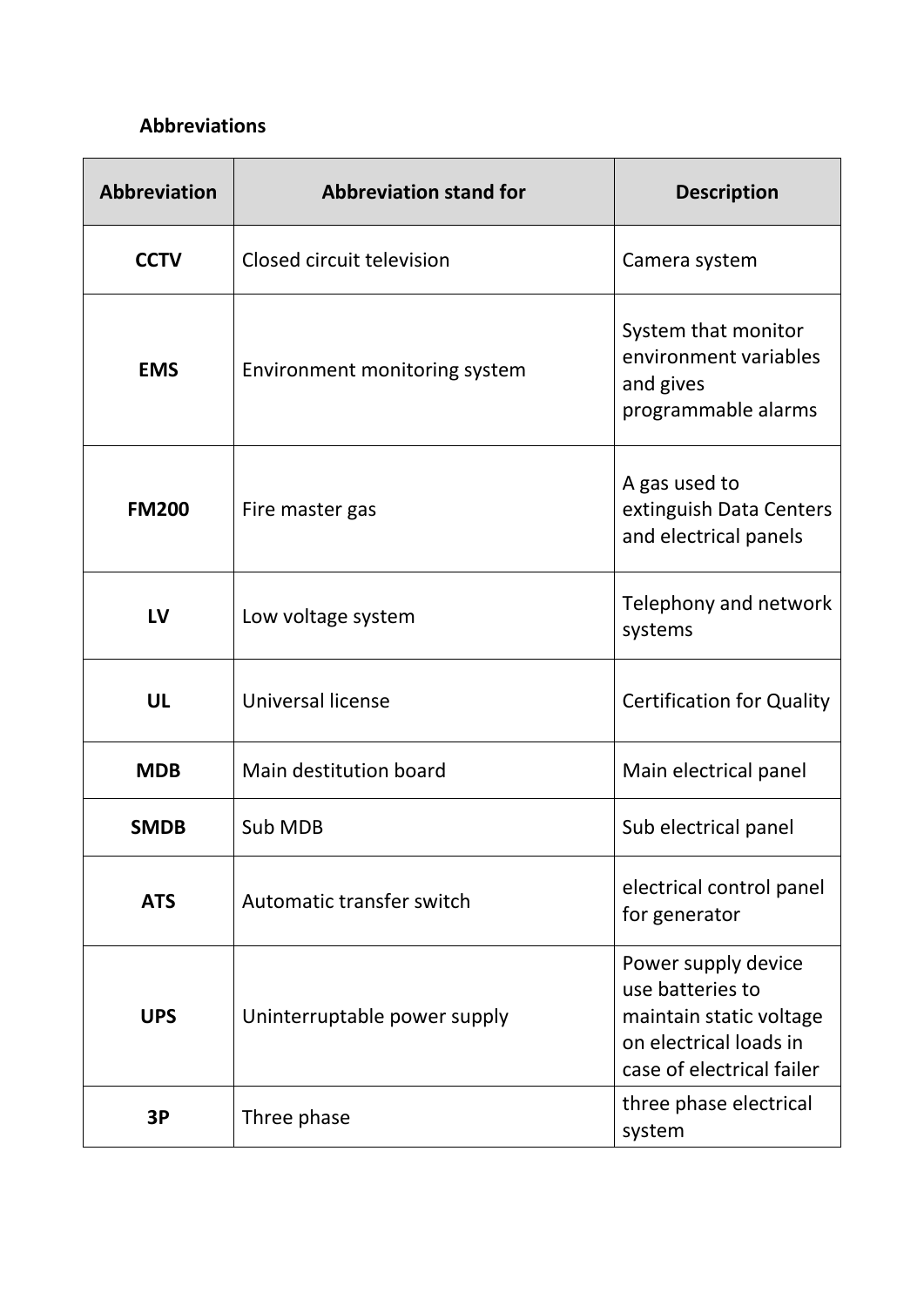| <b>Abbreviation</b> | <b>Abbreviation stand for</b>      | <b>Description</b>                                                                      |
|---------------------|------------------------------------|-----------------------------------------------------------------------------------------|
| <b>EL</b>           | Earth leakage                      | <b>Electrical panel</b><br>component                                                    |
| CB                  | Circuit breaker                    | <b>Electrical panel</b><br>component                                                    |
| <b>AC</b>           | Air conditioning                   | Air conditioning system                                                                 |
| <b>BMS</b>          | <b>Building management system</b>  | Centralized system to<br>control all electrical<br>systems and devices in<br>a building |
| <b>GSM</b>          | <b>GSM dialing system</b>          | Device gives alarms via<br>SMS and voice calls                                          |
| <b>SNMP</b>         | Simple network management protocol | Device gives alarms &<br>management via emails                                          |
| <b>BS</b>           | <b>British standards</b>           | <b>British standards for</b><br>electrical and network<br>works                         |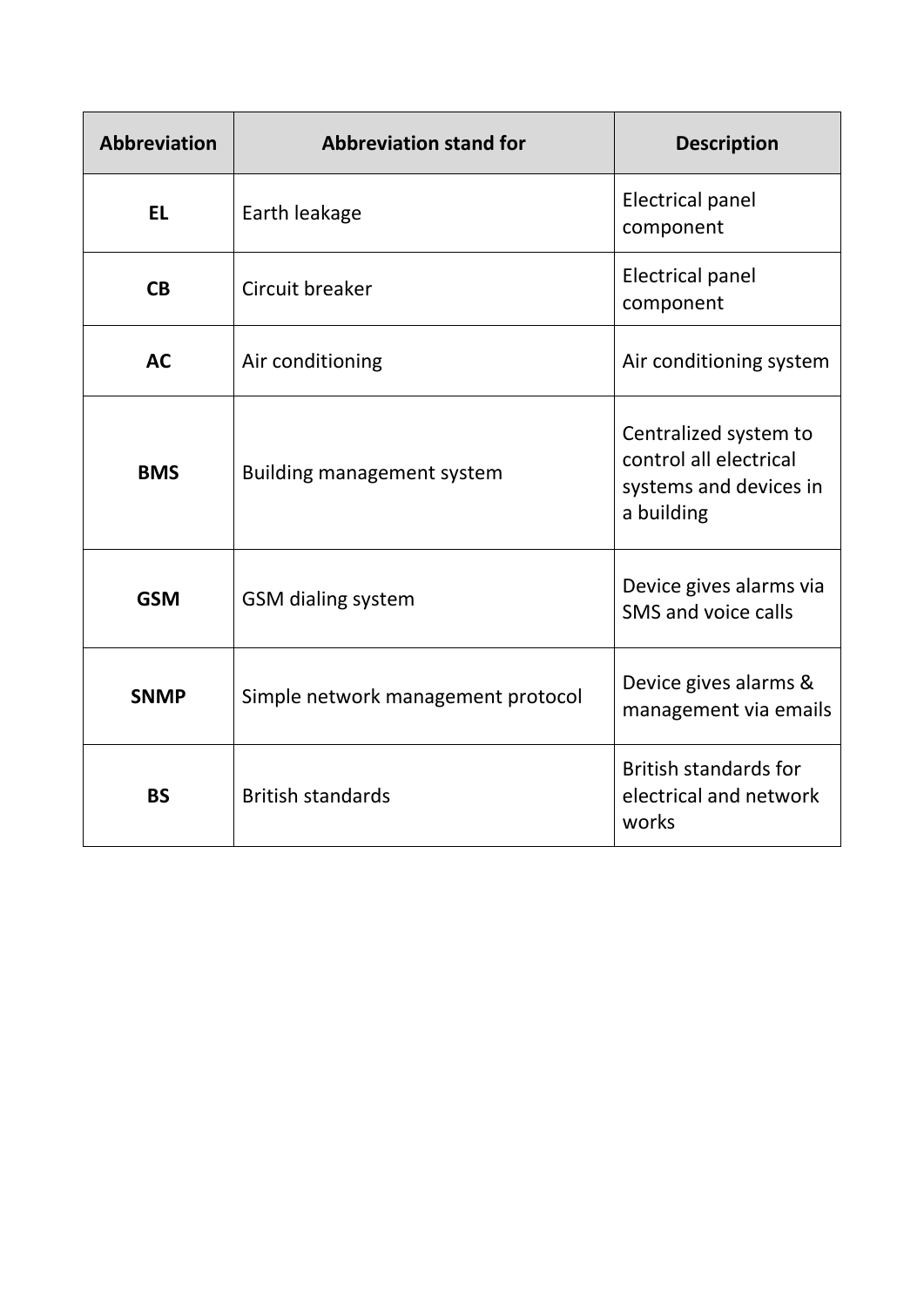## **Standards**

|                                 | Data center should have its own electrical distribution panel                                                                                                                                                                                                                                                                                       |
|---------------------------------|-----------------------------------------------------------------------------------------------------------------------------------------------------------------------------------------------------------------------------------------------------------------------------------------------------------------------------------------------------|
| Data Center &<br><b>Network</b> | A clean earth system should be installed in server room, that<br>is separated from the main earthing to protect low voltage<br>systems in server room                                                                                                                                                                                               |
|                                 | Data center should be equipped with the following security<br>system:<br>1- CCTV<br>2- Access control<br>3- EMS (environment monitoring system)<br>4- Fire alarm system connected with FM200 extinguishing<br>system<br>5- FM200 extinguishing system<br>6- Burglar alarm                                                                           |
|                                 | Every system that is IP managed should have its own<br>switching in data center                                                                                                                                                                                                                                                                     |
|                                 | All LV, Security, communication and telephony systems<br>should be IP managed                                                                                                                                                                                                                                                                       |
|                                 | Data cables should be Cat7A Giga Ethernet UL listed                                                                                                                                                                                                                                                                                                 |
|                                 | The space of data center should be enough, sufficient and<br>suitable for future expansion                                                                                                                                                                                                                                                          |
|                                 | Electrical room should include MDB, SMDB, ATS, UPS<br>panel, UPS and main telephone panel, space should be<br>enough and sufficient                                                                                                                                                                                                                 |
|                                 | A complete Lightning rod system should be installed, the<br>system should protect the building and the area around the<br>building, and to include a separate earthing system<br>(earth wire 70mm <sup>2</sup> isolated, 3 electrodes (19mm <sup>2</sup> ×1.5m) in 3 manholes<br>$(40\times40\times40cm)$ and according to manufacture instruction. |
|                                 | all loads should be equally distributed on phases                                                                                                                                                                                                                                                                                                   |
|                                 | All electrical panels that feed single phase loads should<br>include main 3P breaker and EL                                                                                                                                                                                                                                                         |
| <b>Electrical works</b>         | All electrical panels should have a free space no less than<br>25% for future expansion                                                                                                                                                                                                                                                             |
|                                 | lighting circuit should not exceed 1.2 kw with 10A CB &<br>$3*1.5$ cable                                                                                                                                                                                                                                                                            |
|                                 | power circuit should not exceed 1.4 kw with 16 CB & 3*2.5<br>cable                                                                                                                                                                                                                                                                                  |
|                                 | Every electrical panel should have indication lamps and<br>multi meter                                                                                                                                                                                                                                                                              |
|                                 | Boiler, AC unites and similar loads each should have<br>independent line and breaker                                                                                                                                                                                                                                                                |
|                                 | kitchen should have at least three power outlets                                                                                                                                                                                                                                                                                                    |
|                                 | Electrical shaft should be connected with electrical room                                                                                                                                                                                                                                                                                           |
|                                 | All electrical lines and LV lines should be fully separated<br>from source to terminal                                                                                                                                                                                                                                                              |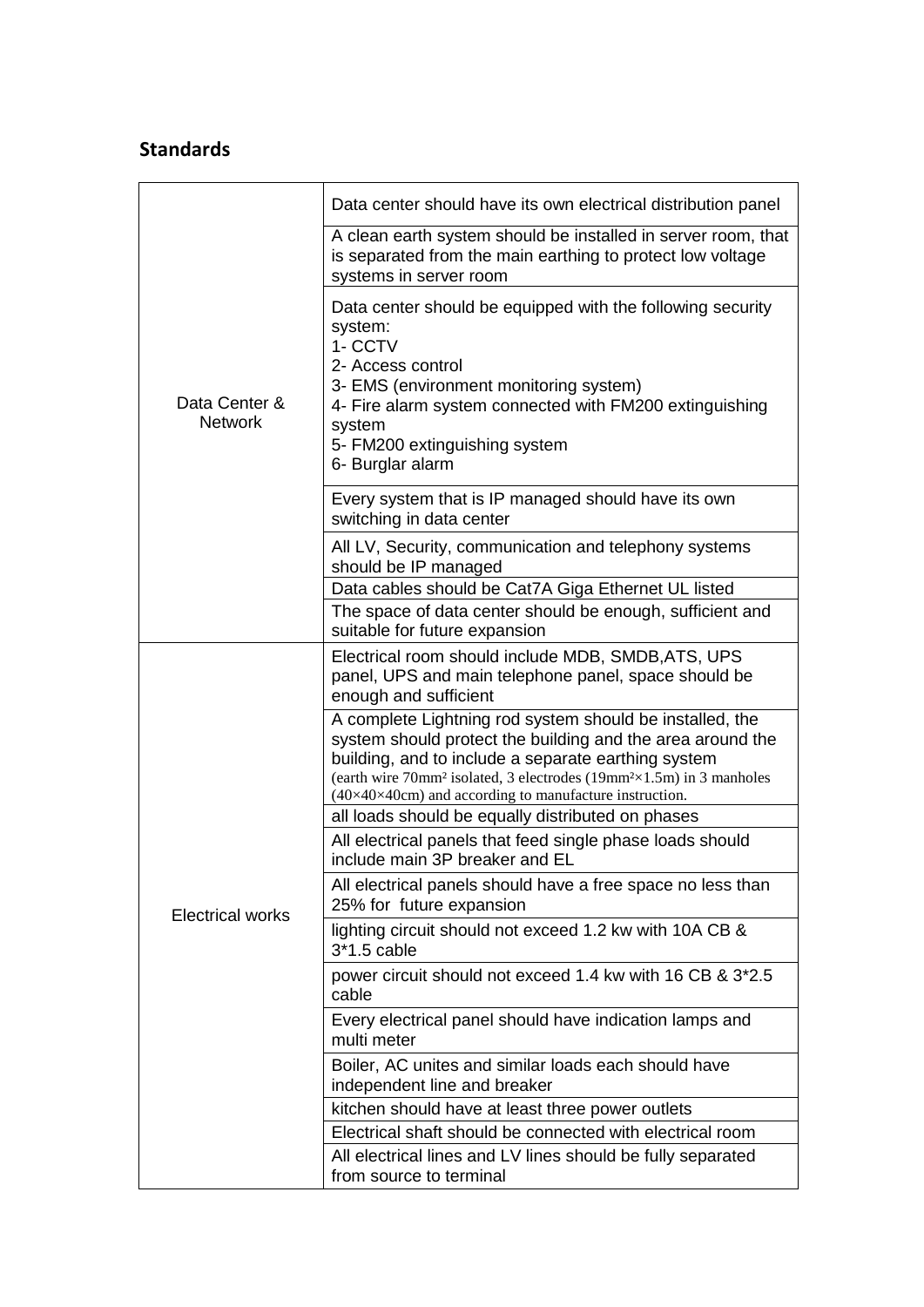|  | complete labeling for all electrical and communication<br>systems and reflected on As-built                                                    |
|--|------------------------------------------------------------------------------------------------------------------------------------------------|
|  | AS- BUILT drawings identical to reality for electrical<br>installations, panels, LV, communication and security<br>systems should be submitted |
|  | All corridors, lobby, waiting areas or any interior free space<br>should include electrical services                                           |
|  | Full lightning system should be installed around the building                                                                                  |
|  | FM200 system should be installed in every electrical panel<br>more than 100A                                                                   |

| Computer, ICT and<br>Multimedia Labs | Every PC should have a double power outlet and data outlet                                                                                           |
|--------------------------------------|------------------------------------------------------------------------------------------------------------------------------------------------------|
|                                      | Every Lab should have its own electrical panel and<br>switching cabinet                                                                              |
|                                      | Every lab should have a high quality PVC floor                                                                                                       |
|                                      | Space should be enough and sufficient for at least 30 PCs<br>plus instructor PC                                                                      |
| Offices & lecture                    | Every desk should have double UPS outlet, data outlet and<br>telephone point                                                                         |
|                                      | If the room can have space for more desks than ones<br>appear in the design, then every added desk should have<br>power, data and telephone services |
| rooms                                | Every room should have at least two service power outlets                                                                                            |
|                                      | Every lecture room should have at least two double power<br>outlet, a data outlet and two UPS outlets                                                |
|                                      | In every lecture room a ceiling box should be installed for<br>projector including HDMI, Data and power lines                                        |
| Generator                            | Safe room with sufficient ventilation                                                                                                                |
|                                      | water proof data point for generator                                                                                                                 |
|                                      | Generator room should include electrical service                                                                                                     |
|                                      | Diesel tank minimum 2000 Liter, or proportional to generator<br>capacity                                                                             |